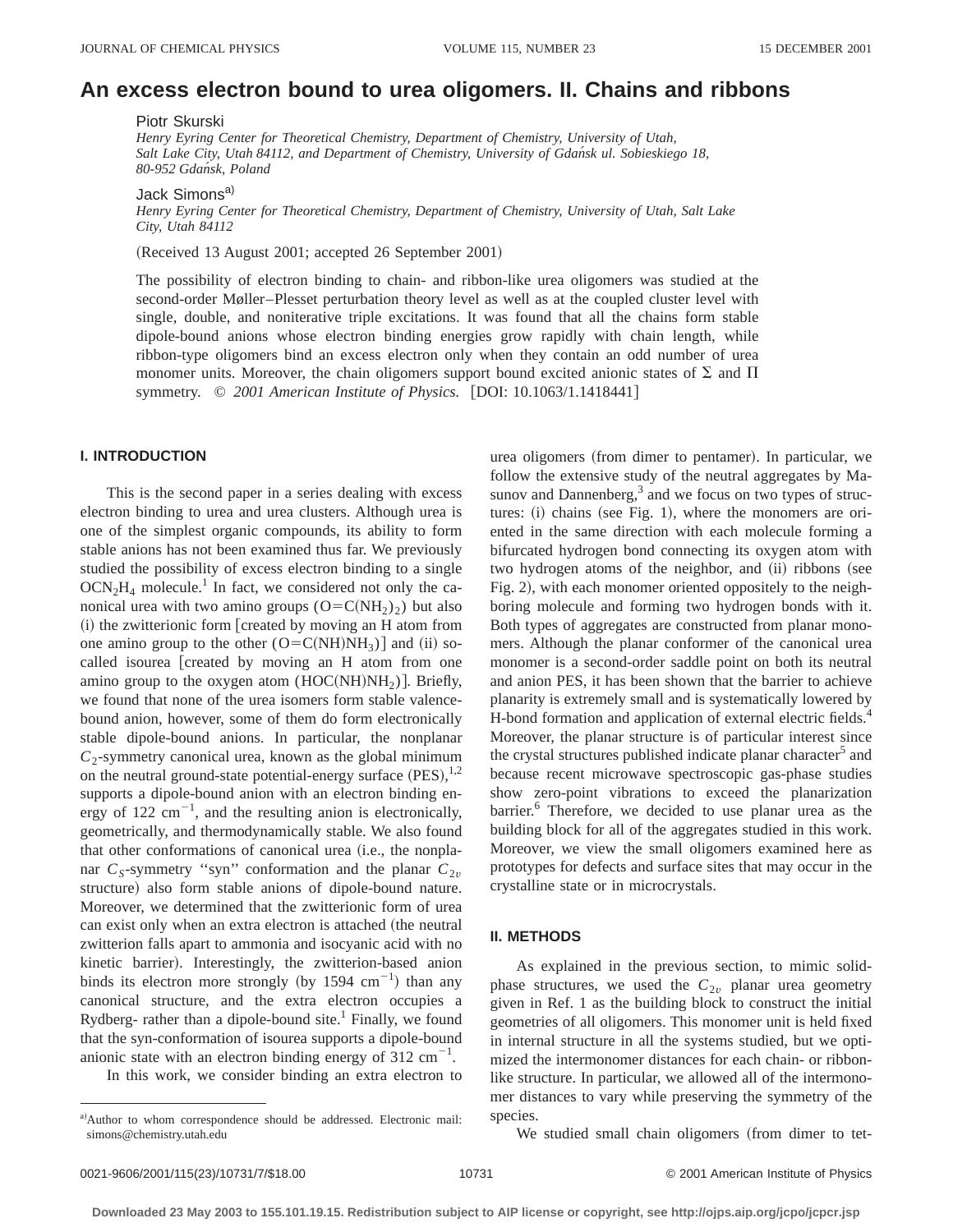

FIG. 1. Hydrogen bonding patterns of chains of urea.

ramer) and ribbons (from dimer to pentamer). All the structures are planar and possess relatively high symmetry. In particular, all chain structures possess  $C_{2v}$  symmetry, while the symmetry of the ribbons depends on the number of



FIG. 2. Hydrogen bonding patterns of ribbons of urea.

monomer units (i.e., the dimer and tetramer have  $C_{2h}$  symmetry and the trimer and pentamer possess  $C_{2v}$  symmetry).

The intermonomer separations (see Figs. 1 and 2) within each neutral structure were optimized at the Hartree–Fock level of theory. Subsequently, we calculated the electron binding energies  $(D)$  for each species at various levels. Because the methods we used are based on an unrestricted Hartree–Fock starting point, it is important to make sure that little, if any, artificial spin contamination enters into the final wave functions. We computed the expectation value  $\langle S^2 \rangle$  for species studied in this work and found values of 0.7500 in all anion cases. Hence, we are certain that spin contamination is not large enough to significantly affect our findings.

The relevant rotational energy level spacings for the species studied are much smaller than the calculated values of *D*. Hence, non-BO coupling between the electronic and rotational degrees of freedom is expected to be of secondary importance for these anions and is not considered in this study.

The electron binding energies were calculated using a supermolecular approach (i.e., by subtracting the energies of the anion from those of the neutral). This approach requires the use of size-extensive methods for which we have employed Møller–Plesset perturbation theory up to the fourth order and the coupled-cluster method with single, double, and noniterative triple excitations  $(CCSD(T))$ .<sup>7</sup> In addition, *D* was analyzed within the perturbation framework described elsewhere.<sup>8</sup> Since the "size" of the numerical problem increases rapidly with each additional monomer unit, we were able to perform  $CCSD(T)$  calculations only for the dimers, while we had to limit our calculations to the CCSD level for the trimers, and to the MP2 level for the tetramers and the ribbon pentamer.

The simplest theoretical approach to estimate *D* is based on Koopmans' theorem  $(KT)$ .<sup>9</sup> The KT binding energy  $(D<sup>KT</sup>)$  is the negative of the energy of the relevant unfilled orbital obtained from a Hartree–Fock self-consistent field (SCF) calculation on the neutral molecule. This is a static approximation to the electron binding energy which neglects both orbital relaxation and electron correlation effects. These effects were taken into account by performing SCF and  $CCSD(T)$  calculations for the neutral and the anion.

The polarization of the neutral host  $(N)$  by the excess electron and the effect of back-polarization are taken into account when the SCF calculation is performed for the anion  $(A)$ , and the accompanying induction effects on  $D$  are given by

$$
\Delta D_{\text{ind}}^{\text{SCF}} = D^{\text{SCF}} - D^{\text{KT}} \tag{1}
$$

where

$$
D^{\text{SCF}} = E^{\text{SCF}}_{\text{N}} - E^{\text{SCF}}_{\text{A}}
$$
 (2)

and  $E_{\rm N}^{\rm SCF}$  and  $E_{\rm A}^{\rm SCF}$  stand for the SCF energies of the neutral and the anion, respectively.

The dispersion interaction between the loosely bound electron and N was extracted from the MP2 contribution to *D*. The dispersion term is a second-order correction with respect to the fluctuation-interaction operator and it is ap-

**Downloaded 23 May 2003 to 155.101.19.15. Redistribution subject to AIP license or copyright, see http://ojps.aip.org/jcpo/jcpcr.jsp**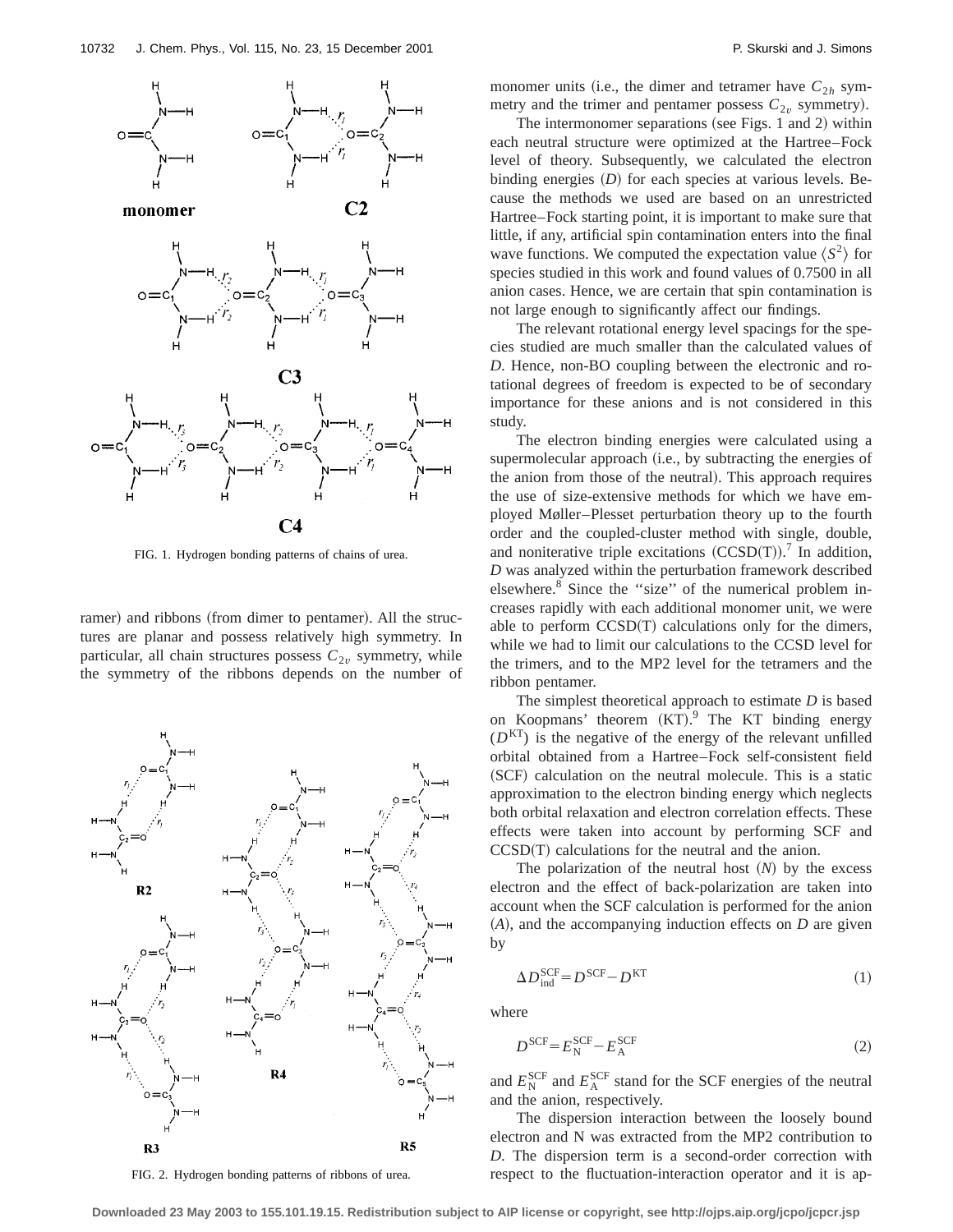proximated here by  $\Delta D_{\text{disp}}^{\text{MP2}}$ , which takes into account proper permutational symmetry for all electrons in the anion

$$
\varepsilon_{\text{disp}}^{(02)} \approx \sum_{a \in N} \sum_{r < s} \frac{|\langle \phi_a \phi_{\text{lbe}} | |\phi_r \phi_s \rangle|^2}{e_a + e_{\text{lbe}} - e_r - e_s} = -\Delta D_{\text{disp}}^{\text{MP2}},\tag{3}
$$

where  $\phi_a$  and  $\phi_{\text{lbe}}$  are *spinorbitals* occupied in the unrestricted Hartree–Fock (UHF) anion wave function,  $\phi_r$  and  $\phi_s$  are unoccupied orbitals, and *e*'s are the corresponding orbital energies. The subscript lbe denotes the loosely bound electron's spinorbital.

The total MP2 contribution to *D* defined as

$$
\Delta D^{\text{MP2}} = D^{\text{MP2}} - D^{\text{SCF}} \tag{4}
$$

is naturally split into dispersion and non-dispersion terms

$$
\Delta D^{\text{MP2}} = \Delta D_{\text{disp}}^{\text{MP2}} + \Delta D_{\text{no-disp}}^{\text{MP2}} \tag{5}
$$

with the latter dominated by the correlation correction to the static Coulomb interaction between the loosely bound electron and the charge distribution of N.

The higher-order MP contributions to *D* are defined as

$$
\Delta D^{\text{MP}n} = D^{\text{MP}n} - D^{\text{MP}(n-1)}, \quad n = 3, 4. \tag{6}
$$

Finally, the contributions beyond the fourth order are estimated by subtracting MP4 results from those obtained at the coupled-cluster level

$$
\Delta D^{\text{CCSD}} = D^{\text{CCSD}} - D^{\text{MP4}},\tag{7}
$$

while the contribution from noniterative triple excitations is calculated as the difference between  $D^{\text{CCSD(T)}}$  and  $D^{\text{CCSD}}$ 

$$
\Delta D^{\text{CCSD(T)}} = D^{\text{CCSD(T)}} - D^{\text{CCSD}}.\tag{8}
$$

The diffuse character of the orbital describing the loosely bound electron necessitates the use of extra diffuse basis functions having very low exponents.<sup>10</sup> All the calculations presented here were performed with the 6-31  $+G(d,p)$  basis sets<sup>11</sup> supplemented with a  $7(sp)5d$  set of diffuse functions. This additional diffuse set was centered  $(i)$ in chain structures: on the carbon atom at the positive end of the molecular dipole (i.e.,  $C_2$  for the dimer,  $C_3$  for the trimer, and  $C_4$  for the tetramer; see Fig. 1); or (ii) in the ribbon structures: on a ghost atom localized in the center of the system for the dimer and tetramer, on  $C_2$  atom for the trimer, and on the  $C_3$  atom for the pentamer (see Fig. 2). The extra diffuse *s* and *p* functions share exponent values and we used even-tempered<sup>12</sup> seven-term  $sp$ , and five-term *d* basis sets. The geometric progression ratio was equal to  $3.2<sup>13</sup>$  and for *sp* and *d* symmetry, and we started to build up the exponents of the extra diffuse functions from the lowest exponent of the same symmetry included in  $6-31+G(d,p)$  basis set designed for carbon. As a consequence, we achieved the lowest exponents of  $1.274748 \times 10^{-5}$  and  $2.384186 \times 10^{-3}$  a.u., for the *sp*, and *d* symmetries, respectively. Our attempts to use two sets of such diffuse basis sets (on two centers) led to extremely small eigenvalues of the overlap matrix  $($   $\sim$  1  $\times 10^{-8}$ ) even for the ribbon pentamer, which could cause erroneous results, so we decided to use only one additional diffuse basis set for all the species.

In computing correlation energies, all orbitals except the 1*s* orbitals of carbon, oxygen and nitrogen were included.

TABLE I. Inter-monomer hydrogen bond lengths (in Å) and SCF and MP2 dipole moments (in Debye) of the neutral chain- and ribbon-like urea oligomers calculated with the  $6-31+G^{**}+7(sp)5d$  basis set.

| Species                                                                                        | $\mu^{\rm SCF}$                  | $\mu^{\text{MP2}}$ | Inter-monomer<br>H-bond lengths                                                                                                                                                                |
|------------------------------------------------------------------------------------------------|----------------------------------|--------------------|------------------------------------------------------------------------------------------------------------------------------------------------------------------------------------------------|
| Monomer <sup>a</sup>                                                                           | 4.849                            | 4.421              | $\cdots$                                                                                                                                                                                       |
| Dimer (chain) C <sub>2</sub><br>Trimer (chain) C3<br>Tetramer (chain) C4                       | 24.254                           |                    | 11.053 10.241 $r_1 = 2.258$<br>17.598 16.448 $r_1 = 2.215$ , $r_2 = 2.216$<br>22.785 $r_1 = 2.204$ , $r_2 = 2.174$ , $r_3 = 2.206$                                                             |
| Dimer (ribbon) <b>R2</b><br>Trimer (ribbon) R3<br>Tetramer (ribbon) R4<br>Pentamer (ribbon) R5 | 0.000<br>4.840<br>0.000<br>4.741 |                    | $0.000 \t r_1 = 1.991$<br>4.356 $r_1 = 2.012$ , $r_2 = 2.012$<br>0.000 $r_1 = 2.017$ , $r_2 = 2.017$ , $r_3 = 2.015$<br>4.292 $r_1 = 2.020$ , $r_2 = 2.020$ , $r_3 = 2.019$ ,<br>$r_1 = 2.019$ |

<sup>a</sup>Results for  $C_{2v}$  planar monomer.

All calculations were performed with the GAUSSIAN 98 program<sup>14</sup> on AMD Athalon 950 MHz computers and a SGI Origin2000 numerical server. The three-dimensional plots of molecular orbitals were generated with the MOLDEN program.15

In order to avoid erroneous results from the default direct SCF calculations with the basis sets with the large *s*, *p*, and  $d$  sets of diffuse functions, the keyword  $SCF = NoVarAcc$ was used and the two-electron integrals were evaluated (without prescreening) to a tolerance of  $10^{-20}$  a.u.

## **III. RESULTS**

#### **A. Neutral species**

We considered two types of urea aggregates: chains and ribbons. Both are planar and consist of identical monomer units. The only difference is the H-bond network. Namely, in the chain structure each monomer forms *two* bifurcated hydrogen bonds—it uses its oxygen atom lone pairs as proton acceptors while connecting to a neighboring monomer. As a consequence, a symmetrical chain of urea monomers is formed with all the subunits oriented in the same direction (see Fig. 1). In the ribbon structures, each monomer forms four hydrogen bonds—two with one neighbor and two with another (see Fig.  $2$ ).

Both chains and ribbons possess relatively high symmetry. All the chains have  $C_{2v}$  symmetry while the symmetry of a given ribbon depends on the number of monomer units (i.e.,  $C_{2h}$  or  $C_{2v}$  for "even" and "odd" ribbons, respectively). That the urea monomers are oriented in the same direction in the chainlike structure leads to large dipole moments in the resulting oligomer. We observe the dipole moment growing by ca. 6.5 Debye with each urea unit that is added to the chain (see Table I), which is consistent with the result reported by Masunov and Dannenberg.<sup>3</sup> The situation for the ribbons is completely different. The opposite orientation of each monomer with respect to its two neighbors causes considerable cancellation of the dipole moments. In particular, the dipole moments of the ribbons containing an even number of monomers vanish by symmetry. For the "odd" ribbons, however, we find total dipole moments similar to that found for the monomeric urea (see Table I).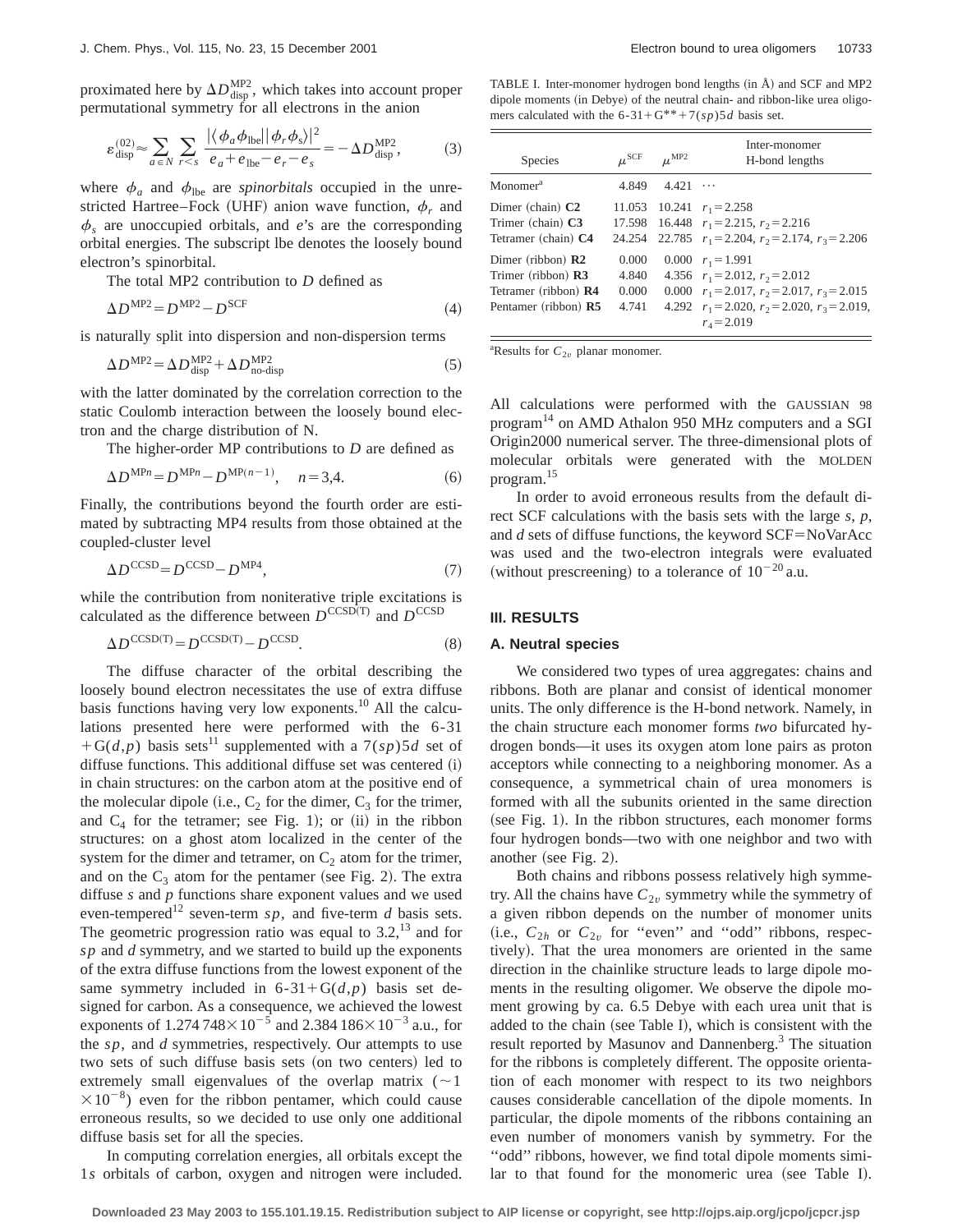TABLE II. Components of the vertical electron binding energies  $D$  (in cm<sup>-1</sup>) of the anions based on urea chain and ribbon oligomers calculated with the  $6-31+G^{**}+7(sp)5d$  basis set.

| Species                         | D <sup>KT</sup> | $\Delta D_{\rm ind}^{\rm SCF}$ | $\Delta D^{\rm MP2}_{\rm disp}$ | $\Delta D_{\text{no-disp}}^{\text{MP2}}$ | $\Delta D^{\text{MP3}}$ | $\Delta D^{\rm MP4}$ | $\Delta D^{\mathrm{CCSD}}$ | $\Delta D^{\mathrm{CCSD(T)}}$ | Sum  |
|---------------------------------|-----------------|--------------------------------|---------------------------------|------------------------------------------|-------------------------|----------------------|----------------------------|-------------------------------|------|
| Monomer <sup>a</sup>            | 103             | 8                              | 98                              | $-56$                                    | 13                      | 6                    | 43                         | 14                            | 229  |
| Dimer C <sub>2</sub><br>(chain) | 990             | 92                             | 479                             | $-223$                                   | 46                      | 34                   | 97                         | 76                            | 1591 |
| Trimer C3<br>(chain)            | 1740            | 130                            | 639                             | $-279$                                   | 54                      | $2^{\rm b}$          | $161^{\circ}$              | $\cdots$                      | 2447 |
| Tetramer C4<br>(chain)          | 2236            | 139                            | 712                             | $-301$                                   | $\cdots$                | $\cdots$             | $\cdots$                   | $\cdots$                      | 2786 |
| Trimer R3<br>(ribbon)           | 64              | 7                              | 70                              | $-37$                                    | 9                       | 1 <sup>b</sup>       | 46 <sup>c</sup>            | $\cdots$                      | 160  |
| Pentamer R5<br>(ribbon)         | 37              | 6                              | 45                              | $-20$                                    | $\cdots$                | $\cdots$             | $\cdots$                   | $\cdots$                      | 68   |

<sup>a</sup>Results for  $C_{2v}$  planar monomer.

<sup>b</sup>The difference between  $D^{\text{MP4(SDQ)}}$  and  $D^{\text{MP3}}$ .

<sup>c</sup>The difference between  $D^{\text{CCSD}}$  and  $D^{\text{MP4(SDQ)}}$ .

Moreover, the total dipole moment of the ''odd'' ribbons slightly decreases with the size of the oligomer. These findings are important when one considers the possibility of forming stable dipole-bound anionic states based on these chains and ribbons.

Finally, the optimized length of the H-bond is ca. 2.2 Å for the chains and approximately  $2.0$  Å for ribbons (see Table I). Within a given structure, the H-bonds have almost the same length and the differences are almost negligible (the largest difference we found for the chain tetramer—0.03  $\AA$ ).

Let us now move to the discussion of the stable negatively charged species based on the chain and ribbon oligomers of urea.

#### **B. Anionic species**

#### **1. Electron binding energies**

Since the dipole moments of the ribbon dimer  $(R2)$  and tetramer  $(R4)$  shown in Fig. 2 vanish by symmetry (see Table II), these systems were not expected to bind an excess electron. However, one might anticipate that even though the net dipole moment is zero, the relatively strong local dipoles could support anionic states, as was observed for other systems.<sup>16,17</sup> On the other hand, the local dipoles are very close to one another, which causes strong destabilizing effects. However, we found neither **R2** nor **R4** to bind an extra electron, and we expect this to be the case for any ribbon-like oligomer containing an even number of urea monomers  $(\mathbf{R}_{2n}, n=1,2,3,...).$ 

Among ''odd'' ribbon urea oligomers, the simplest cases studied by us [i.e., the trimer  $(R3)$  and pentamer  $(R5)$ ] possess small but nonvanishing total dipole moments and are able to support stable anionic states. As far as the chain oligomers are concerned, all have nonzero net dipole moment. Moreover, because all the monomers are oriented in the same direction, the total dipole moment increases from the dimer  $({\bf C2})$  to tetramer  $({\bf C4})$ , which causes the electron binding energy to grow (see Table II).

As has been observed earlier for other dipole-bound anions, the excess electron is localized in the vicinity of the positive end of the molecular dipole [see Fig. 3 where the singly occupied molecular orbitals (SOMO) holding the excess electron are shown]. Although the localization and shape of the SOMO for each anion supported by the chain structure was quite predictable, the distributions of the extra electron densities for the ribbon structures may seem unusual. In particular, one might expect more localization of the SOMO's in the vicinities of each local dipole. Instead, the character of the SOMO's for **R3**<sup>-</sup> and **R5**<sup>-</sup> resembles the typical situation where the excess electron is bound by one, well-defined dipole moment of the parent neutral (see Fig.  $3$ ).

The electron binding energy was partitioned into incremental contributions calculated at ''successive'' levels of theory [KT, SCF, MP $n(n=2,3,4)$ , and CCSD(T)] as discussed in Sec. II, and the results for the chain and ribbon structures of urea are presented in Table II. In the KT approximation, the electron binding energy results from the electrostatic and exchange interactions of the loosely bound electron with the SCF charge distribution of the neutral molecule (primarily characterized by the dipole moment, but in-



FIG. 3. Singly occupied molecular orbital (SOMO) holding the excess electron in the ground electronic states of anions supported by urea chains: dimer, trimer, and tetramer (left column), and ribbons: trimer and pentamer (right column). SOMO's for chain and ribbon structures were plotted with 0.0070 and 0.0030 bohr<sup> $-3/2$ </sup> contour spacing, respectively.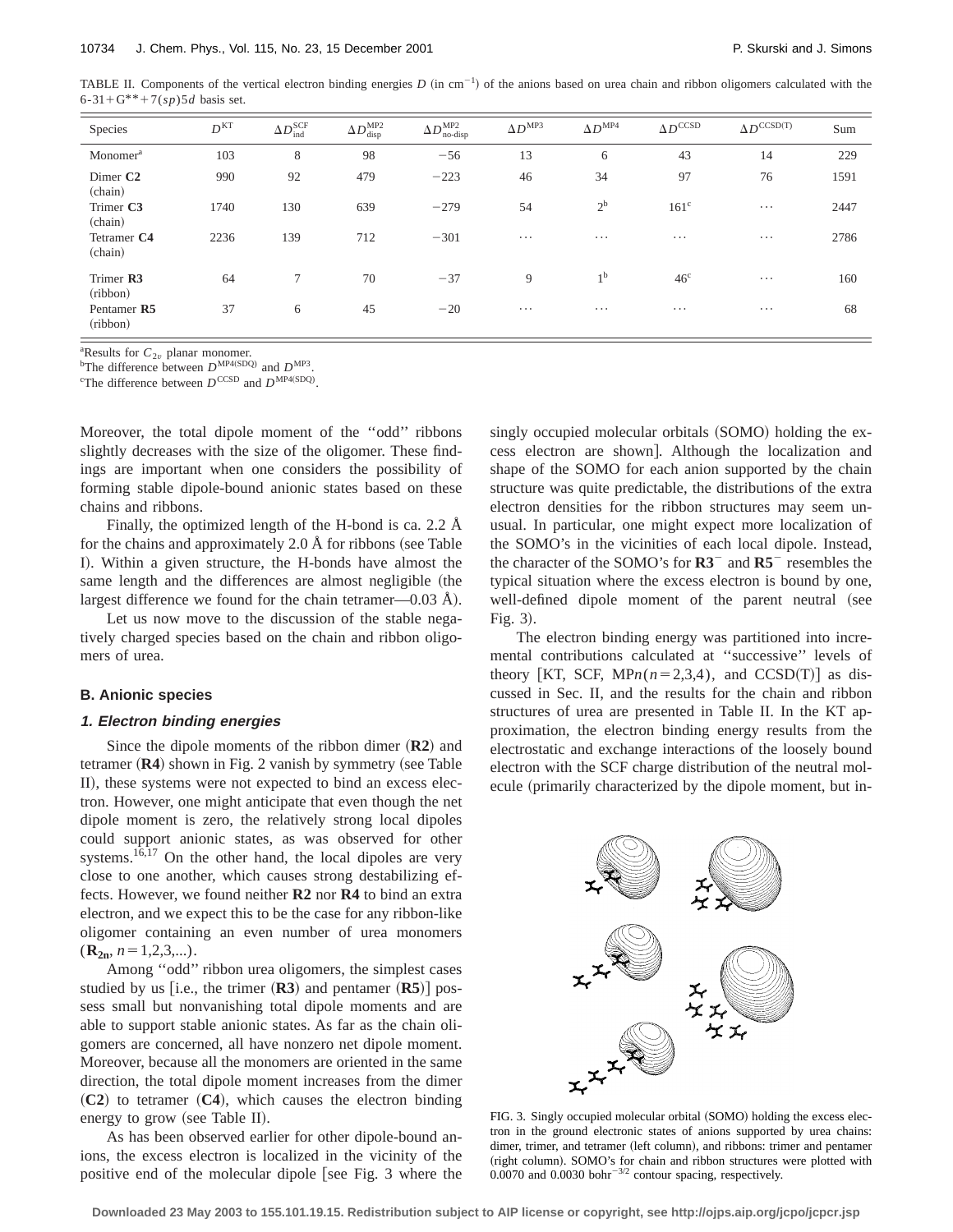teractions with higher permanent multipoles and penetration effects are also included). For all three chain conformers, the  $D<sup>KT</sup>$  values are relatively large: 990 cm<sup>-1</sup> for  $C2^-$ , 1740  $cm^{-1}$  for  $C3^-$ , and 2236  $cm^{-1}$  for  $C4^-$  and consistent with the near linear growth in dipole with chain length (see Table I). For the **R3** and **R5** ribbon structures, however,  $D<sup>KT</sup>$  is small  $(64 \text{ and } 37 \text{ cm}^{-1} \text{ for } \mathbb{R}3 \text{ and } \mathbb{R}5 \text{, respectively})$  and the dipole moments are nearly identical (Table I). Compared to the monomer, the chain-type orientation of the urea building blocks leads to significant growth of the electron binding energy (by  $\sim$ 10–20 times for **C2–C4**), while the *D* values of the odd ribbon structures are smaller than for the monomer structure and decrease as the number of urea building blocks increases. As a result, as demonstrated in Fig. 3, the anion's singly occupied molecular orbital (SOMO) becomes more and more compact as  $D^{KT}$  increases for **C2–C4**. In contrast, the SOMO of the ribbon anions becomes more diffuse as the structure grows, which is consistent with the corresponding  $D<sup>KT</sup>$  values.

The SCF binding energies include orbital relaxation and thus take into account static polarization of the neutral molecule by the extra electron and the secondary effect of backpolarization. We found Table II) these contributions which can be interpreted as orbital relaxation corrections to  $D<sup>KT</sup>$ , denoted  $\Delta D_{\text{ind}}^{\text{SCF}}$  to be relatively small for all **C** and **R** structures, and only 5–15% of the corresponding  $D<sup>KT</sup>$ . Although usually significant for valence-bound anions, orbital relaxation effects are usually small and rarely responsible for more than a few percent of the total value of *D* for the majority of dipole-bound anions studied so far.<sup>18</sup>

The contributions denoted  $\Delta D_{\text{disp}}^{\text{MP2}}$  in Table II results from dynamical correlation between the loosely bound excess electron and the electrons of the neutral molecule. This stabilization is caused by quantum mechanical charge fluctuations, and is larger than  $D<sup>KT</sup>$  for **R3** and **R5** while for the chain oligomers its significance decreases as the total binding energy increases. This finding is consistent with our earlier results for other dipole-bound anions.<sup>18,19</sup>

In addition to the dispersion interaction, other electron correlation factors may also affect the charge distribution (and dipole moment) of the neutral molecule and thus its electrostatic interaction with the extra electron. This effect first appears at the MP2 level and is denoted by  $\Delta D_{\text{no-disp}}^{\text{MP2}}$ . In all **C** and **R** cases, MP2 electron correlation effects reduce the dipole moment of the neutral system in comparison with the SCF value (see Table I). For the ribbon **R3** and **R5** structures, this change is comparable to the change observed for the urea monomer  $(\sim 0.4-0.5$  Debye) while for the chain oligomers it is much larger  $(0.81, 1.15,$  and 1.47 Debye, for **C2**, **C3**, and **C4**, respectively). This indicates that the SCF description of the charge density distribution of the neutral molecule becomes more and more incorrect as the size of the chain oligomer grows. Therefore the value of  $\Delta D_{\text{no-disp}}^{\text{MP2}}$  is always destabilizing, yet the total MP2 contribution to  $\dot{D}$  is substantial and stabilizing due to the dominant role of the dispersion component. In particular, the total MP2 contribution is responsible for 15–20% of *D* for the **C2**, **C3**, and **R3** structures.

the largest oligomers studied in this work ~i.e., **C4** and **R5**!, the MP2 electron binding energies are our best estimates of the vertical electron attachment energies for these species. Namely, we predict the  $C4^-$  and  $R5^-$  anions to be stable by 2786 and 68  $\text{cm}^{-1}$ , respectively, although we are aware that these numbers are likely to be underestimated because, for the majority of dipole-bound anions, higher-than-secondorder effects are usually stabilizing.18,19

As also shown in Table I, the contributions from  $\Delta D^{MP3}$ and  $\Delta D^{MP4}$  are stabilizing but small (2–5% of *D*). Clearly, the relative  $\Delta D^{\text{MP4}(\text{SDQ})}$  contributions are much smaller than the full  $\Delta D^{MP4}$  (i.e.,  $\Delta D^{MP4(SDTQ)}$ ) which suggests the importance of the triple excitations at this level of treatment. Higher-order correlation effects, calculated here as  $\Delta D^{\text{CCSD}}$ [the difference between  $CCSD$  and  $MP4(SDTQ)$  or MP4(SDQ) binding energies] and  $\Delta D^{\text{CCSD(T)}}$  [the difference between  $CCSD(T)$  and  $CCSD$  binding energies], are stabilizing in all cases and amount to 3–7% of the total *D*.

Combining all of these calculated contributions produces our final predictions for the vertical electron attachment energies of 1591, 2447, and 2786  $cm^{-1}$  for  $C2^-$ ,  $C3^-$  and  $C4^-$ , respectively, as well as 160 and 68 cm<sup>-1</sup> for  $R3^-$  and **R5**<sup>-</sup>, respectively. We again note that increasing the size of the system leads to rapidly increasing electron binding energy for the chain structures and decreasing electron binding energy for the ribbon structures. While the former is obviously caused by the growth in dipole moment of the neutral parent molecule, the latter seems to be a consequence of the destabilizing interactions among strong local dipoles located close to one another as dictated by the ribbon-like conformation.

## **2. Bound excited states**

The ability of a given neutral to support bound excited anionic states is always of interest since only a few anions are known to possess such states. $^{20}$  In particular, the systems that have been characterized experimentally are primarily atomic or diatomic.<sup>21–24</sup> Even more interesting are polyatomic anions that possess this property. Valence bound excited anionic states of tetracyanoethylene (TCNE) and tetracyanoquinodimethane  $(TCNO)$ ,  $^{25-27}$  as well as lithium substituted double-Rydberg anions<sup>28,29</sup> offer examples of such species. In the case of chain urea oligomers, however, we found electronically stable excited anionic states of dipole-bound nature.

Closed-shell neutral molecules having very large dipole moments can sometimes support more than one dipolebound anionic state. $30$  For the urea chain structures, the dipole moment of the neutral system increases when the number of urea monomers increases, thus one expects to find bound excited anionic states for these species. Indeed, we found that although the urea monomer ( $\mu^{\text{SCF}}$ =4.849 Debye) has only one stable anionic state (i.e., the ground-electronic  ${}^{2}A_{1}$  state), the chain dimer ( $\mu^{SCF}=11.053$  Debye) can also support one excited anionic state of the same  $A_1$  symmetry. Since the neutral dipole moment rapidly grows with the size of the chain, we found that the trimer  $(\mu^{\text{SCF}}=17.598 \text{ Debye})$ and tetramer  $(\mu^{\text{SCF}}=24.254 \text{ Debye})$  possess four and five bound excited anionic states, respectively. The corresponding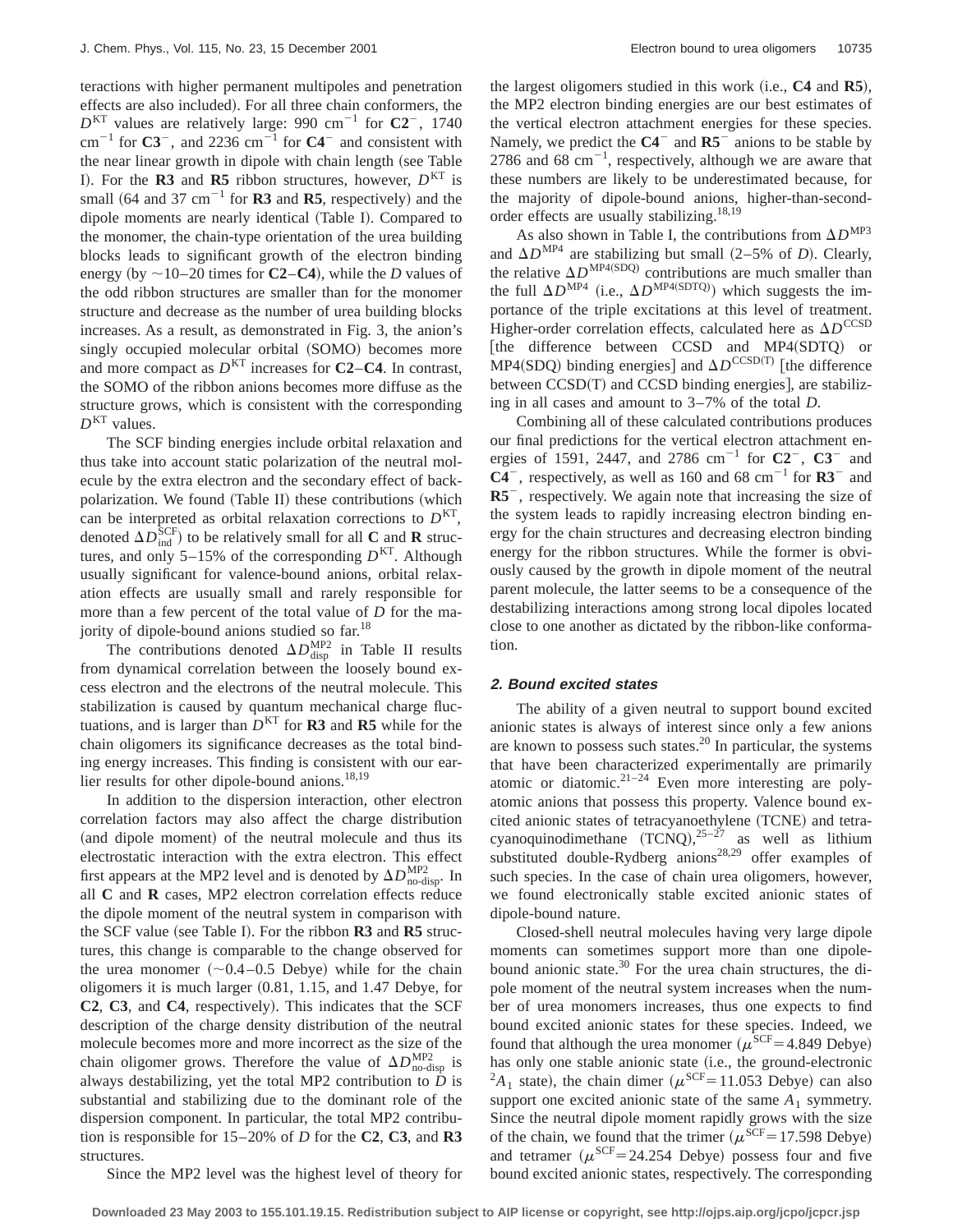TABLE III. Symmetries and KT vertical electron binding energies  $(in cm^{-1})$ of bound anionic states supported by chain urea oligomers.

| Species                                       | Electronic state | KT binding energy |
|-----------------------------------------------|------------------|-------------------|
| $Dimer$ (chain) $C2$                          | $1^2A_1$         | 990               |
|                                               | $2^2A_1$         | 40                |
| Trimer <sup><math>-</math></sup> (chain) $C3$ | $1^2A_1$         | 1740              |
|                                               | $1^2B_2$         | 222               |
|                                               | $2^2A_1$         | 158               |
|                                               | $3^{2}A_{1}$     | 15                |
|                                               | $1^{2}B_{1}$     | 9                 |
| Tetramer <sup><math>-</math></sup> (chain) C4 | $1^2A_1$         | 2236              |
|                                               | $1^2B_2$         | 593               |
|                                               | $2^2A_1$         | 309               |
|                                               | $1^2B_1$         | 259               |
|                                               | $3^{2}A_{1}$     | 46                |
|                                               | $4^{2}A_1$       | 7                 |

electronic states and their KT binding energies are collected in Table III and the five corresponding virtual molecular orbitals of the neutral tetramer are shown in Fig. 4. Here we see that the trimer and tetramer support two  $\Pi$  states  $({}^2B_2)$ and  ${}^{2}B_{1}$  and two and three excited  $\Sigma$  states, respectively (see Table III and Fig. 4). This phenomenon is relatively rare; to the best of our knowledge  ${}^{2}\Pi$ -symmetry dipolebound states of anions were found only for linear  $(HCN)_5^{-30}$ and  $(NaCl)<sub>2</sub>$ , <sup>31</sup> with the latter being geometrically unstable with respect to a bending distortion. In the case of chain urea oligomers, the number of supported bound excited anionic states is large and the corresponding virtual orbitals indicate that the extra electron in each case is localized in the vicinity of the positive pole of the molecular dipole, as expected for



FIG. 4. Low-energy  $1^2B_2$ ,  $2^2A_1$ ,  $1^2B_1$ ,  $3^2A_1$ ,  $4^2A_1$  virtual orbitals of chain urea tetramer corresponding to bound excited states of the anion plotted with 0.0038, 0.0035, 0.0030, 0.0015, and 0.0005 bohr<sup>-3/2</sup> contour spacing, respectively.

the dipole-bound species (see Fig. 4). Finally, we should note that the diffuse basis we employed in the present study was designed primarily to offer a good description of the lowest anion state. As such, it does not have sufficient radial or angular flexibility to guarantee that the energy ordering of the excited states discussed above is quantitatively accurate. It was not our intention here to accurately determine this ordering, but, rather, to suggest that longer chains of urea may possess some excited dipole-bound states.

## **IV. SUMMARY**

We studied the possibility of binding an excess electron to chain and ribbon urea oligomers (from dimer to pentamer) constructed from planar monomers. On the basis of our *ab initio* calculations with 6-31+G<sup>\*\*</sup>+7(*sp*)5*d* basis sets, we found that:

(i) chain urea oligomers form electronically stable dipole-bound anions whose electron binding energies rapidly grow with the size of the system;

(ii) ribbon urea oligomers bind an excess electron to form dipole-bound anions only when the number of urea monomer units is odd;

(iii) electron binding energies for ribbon-like anions (containing an odd number of monomers) vary only slightly with the size of the system and are close to the isolated monomer's anion electron binding energy;

 $(iv)$  chain urea oligomers support also bound excited anionic states; in particular, the chain dimer supports an excited  $2^2A_1$  state (in addition to the ground  $1^2A_1$ ), and the trimer and tetramer support four and five bound excited states, respectively (in addition to their ground  $1 \, 2A_1$  states); and

 $(v)$  electron binding energies for the ground electronic states of the anions for the chain dimer, trimer, and tetramer are 1591, 2447, and 2786  $cm^{-1}$ , while for the ribbon trimer and pentamer they are 160 and 68  $cm^{-1}$  (the ribbon dimer and tetramer do not form stable anions).

#### **ACKNOWLEDGMENTS**

This work was supported by the NSF Grant Nos. 9618904 and 9982420 (J.S.) and the Polish State Committee for Scientific Research (KBN) Grant No. DS/8371-4-0137-1 (P.S.). The computer time provided by the Center for High Performance Computing at the University of Utah is also gratefully acknowledged.

- $^{1}$  P. Skurski and J. Simons, J. Chem. Phys.  $115$ , 8373 (2001).
- $2$ A. Masunov and J. J. Dannenberg, J. Phys. Chem. A  $103$ , 178 (1999).
- $3A$ . Masunov and J. J. Dannenberg, J. Phys. Chem. B  $104$ , 806  $(2000)$ .
- <sup>4</sup> J. J. Dannenberg, L. Haskamp, and A. Masunov, J. Phys. Chem. A **101**, 7083 (1999).
- <sup>5</sup>S. Swaminathan, B. M. Craven, and R. K. McMullan, Acta Crystallogr., Sect. B: Struct. Sci. 40, 300 (1984).
- 6F. Ramondo, L. Bencivenni, V. Rossi, and R. Caminiti, J. Mol. Struct.: THEOCHEM 277, 185 (1992).
- 7R. J. Bartlett and J. F. Stanton, in *Reviews in Computational Chemistry*, edited by K. B. Lipkowitz and D. B. Boyd (VCH, New York, 1994), Vol. 5.
- <sup>8</sup>M. Gutowski and P. Skurski, J. Phys. Chem. B 101, 9143 (1997).
- <sup>9</sup>T. Koopmans, Physica (Amsterdam) 1, 104 (1934).
- 10P. Skurski, M. Gutowski, and J. Simons, Int. J. Quantum Chem. **80**, 1024  $(2000)$ .

**Downloaded 23 May 2003 to 155.101.19.15. Redistribution subject to AIP license or copyright, see http://ojps.aip.org/jcpo/jcpcr.jsp**